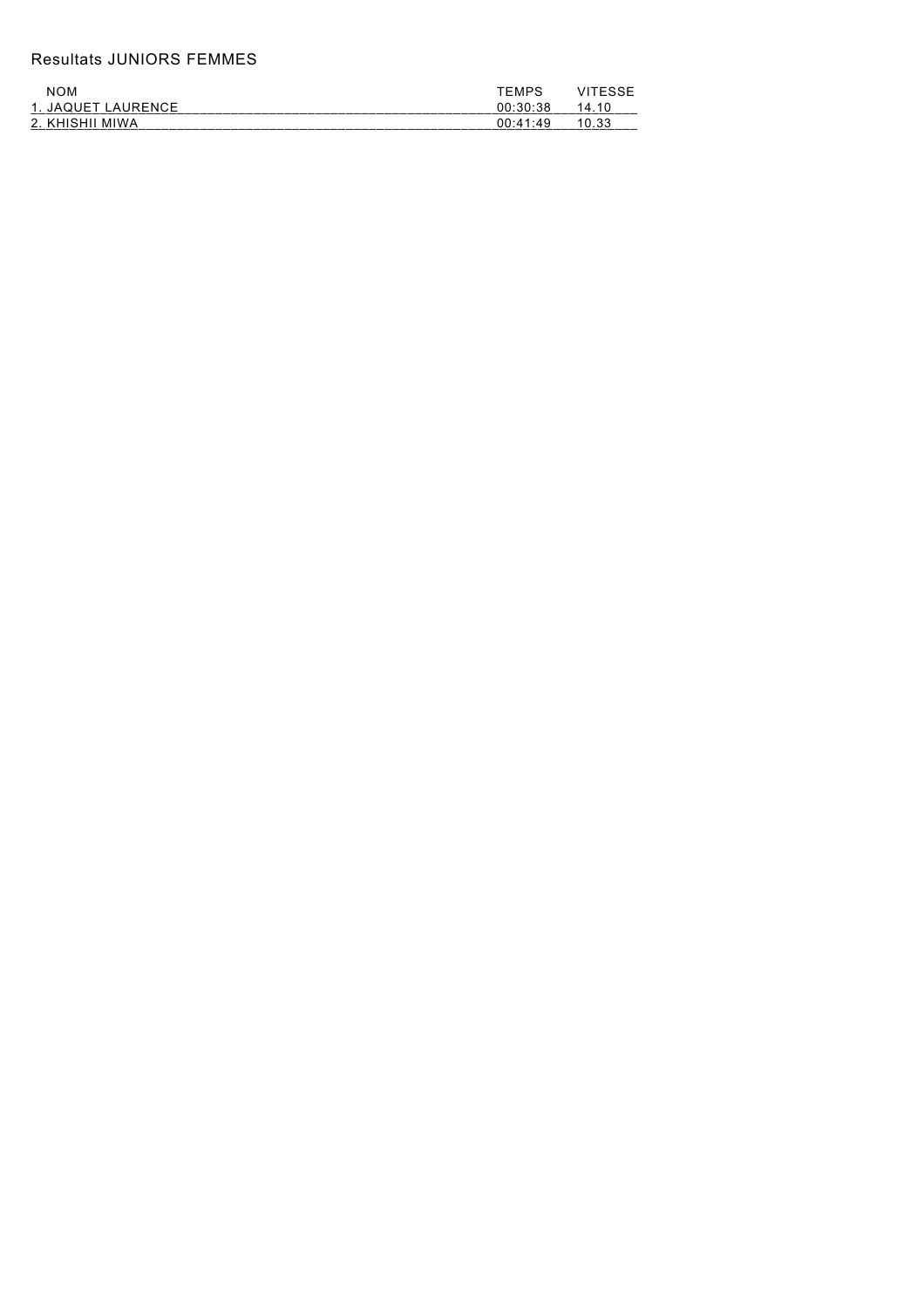## Resultats JUNIORS HOMMES

| <b>NOM</b>       | TEMPS VITESSE    |  |
|------------------|------------------|--|
| 1. RAY THeO      | $00:30:23$ 14 21 |  |
| 2. TANAKA AOTO   | $00.32.34$ 13.26 |  |
| 3. GENTILE SAMIR | $00.34.35$ 12.49 |  |
|                  |                  |  |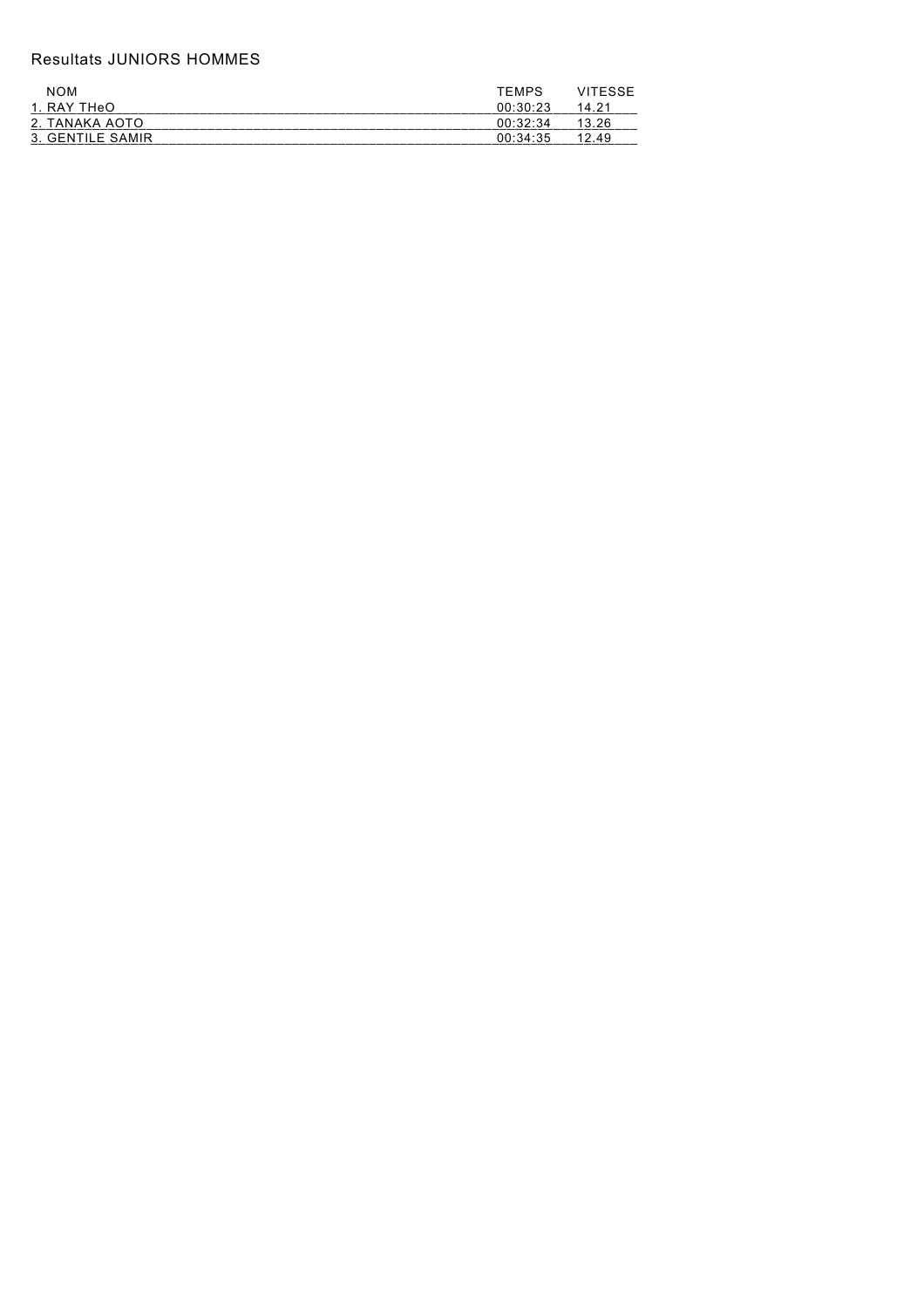## Resultats FEMMES COURT

| <b>NOM</b>                     | <b>TEMPS</b>         | <b>VITESSE</b> |
|--------------------------------|----------------------|----------------|
| 1. NIEVA ANNE                  | 00:30:39             | 14.09          |
| 2. BRANDES OLIVIA              | 00:33:12             | 13.01          |
| 3. FISCHER FABIENNE            | 00:34:37             | 12.47          |
| 4. MESHREKY ANDREIA            | 00:36:03             | 11.98          |
| 5. UMLAS ELIZABETH             | 00:36:39             | 11.78          |
| 6. BUHLMANN LIVIA              | 00:37:10             | 11.62          |
| 7. HUMBERT-DROZ NADINE         | 00:37:19             | 11.57          |
| 8. MERCER KAYA                 | 00:37:27             | 11.53          |
| 9. ALVARADO IRIS               | 00:37:36             | 11.48          |
| 10. RUIZ BRIGITTE              | 00:37:44             | 11.44          |
| 11. MISZCZYCHA DOMINIQUE       | 00:37:53             | 11.40          |
| 12. FURNON CHARLOTTE           | 00:38:56             | 11.09          |
| 13. LEHMANN BARBARA            | 00:39:02             | 11.06          |
| 14. CASTEU CARINE              | 00:39:13             | 11.01          |
| <b>15. FRANK KRISTIN</b>       | 00:39:27             | 10.95          |
| <b>16. ANTONIETTI ANNICK</b>   | 00:39:50             | 10.84          |
| 17. MEGO FLOR                  | 00:40:01             | 10.79          |
| 18. LASKARINA BOUBOULINA       | 00:40:20             | 10.71          |
| 19. DUROUX ANNE                | 00:40:29             | 10.67          |
| 20. MEYER DANY-LeNA            | 00:40:42             | 10.61          |
| 21. BRUHIN NATHALIE            | 00:41:39             | 10.37          |
| 22. PUISSANT DEBORAH           | 00:41:42             | 10.35          |
| 23. CLAUDE CLAIRE              | 00:41:50             | 10.32          |
| 24. SCHMIDLI MARIE-CLAIRE      | 00:41:54             | 10.31          |
| 25. BODENMANN LAURENCE         | 00:41:58             | 10.29          |
| 26. DE GARDELLE CECILE         | 00:42:06             | 10.26          |
| 27. DELFINI SANDRA             |                      |                |
| 28. RODRIGUEZ CAROLE           | 00:42:07             | 10.25<br>10.21 |
| 29. FRANK ANJA                 | 00:42:17             | 10.14          |
| 30. SALZMANN SASKIA            | 00:42:35<br>00:43:10 |                |
| 31. SCHEUERLEIN FRIEDERIKE     |                      | 10.00<br>9.976 |
|                                | 00:43:18             |                |
| 32. VEILLARD EMMANUELLE        | 00:43:31             | 9.927          |
| 33. PONTINELLI GIACOBINO KATJA | 00:43:40             | 9.893          |
| 34. MANAI LEYVRAZ DELILA       | 00:44:09             | 9.784          |
| 35. CARALP NADINE              | 00:44:12             | 9.773          |
| 36. RAU BARBARA                | 00:44:30             | 9.707          |
| 37. FRASER HELENA              | 00:45:01             | 9.596          |
| 38. MULLER KARINE              | 00:45:09             | 9.568          |
| 39. REVACLIER ANNE             | 00:45:23             | 9.518          |
| 40. BOWMAN SIMONE              | 00:45:24             | 9.515          |
| 41. LAPLANTE STEPHANIE         | 00:45:39             | 9.463          |
| 42. DUROUX RACHEL              | 00:45:53             | 9.415          |
| 43. ANTILLE ANNE               | 00:46:02             | 9.384          |
| 44. GAUDARD ANNE-LISE          | 00:46:16             | 9.337          |
| 45. ANTICH MARIE               | 00:46:43             | 9.247          |
| 46. HAYMOZ ISABELLE            | 00:46:50             | 9.224          |
| <u>47. PICCIOLO OLGA</u>       | 00:47:12             | 9.152          |
| 48. SCANDURRA FABIENNE         | 00:47:12             | 9.152          |
| 49. ANJONIPOOR LAETITIA        | 00:47:13             | 9.149          |
| 50. RIZZOTTO RACHEL            | 00:47:51             | 9.028          |
| 51. BENZONELLI CHANBOUN BEATRI | 00:49:08             | 8.792          |
| 52. FOKIANOS CHRISTINA         | 00:49:13             | 8.777          |
| 53. PACHE VALENTINE            | 00:50:37             | 8.534          |
| 54. CARME ANDREE               | 00:53:23             | 8.092          |